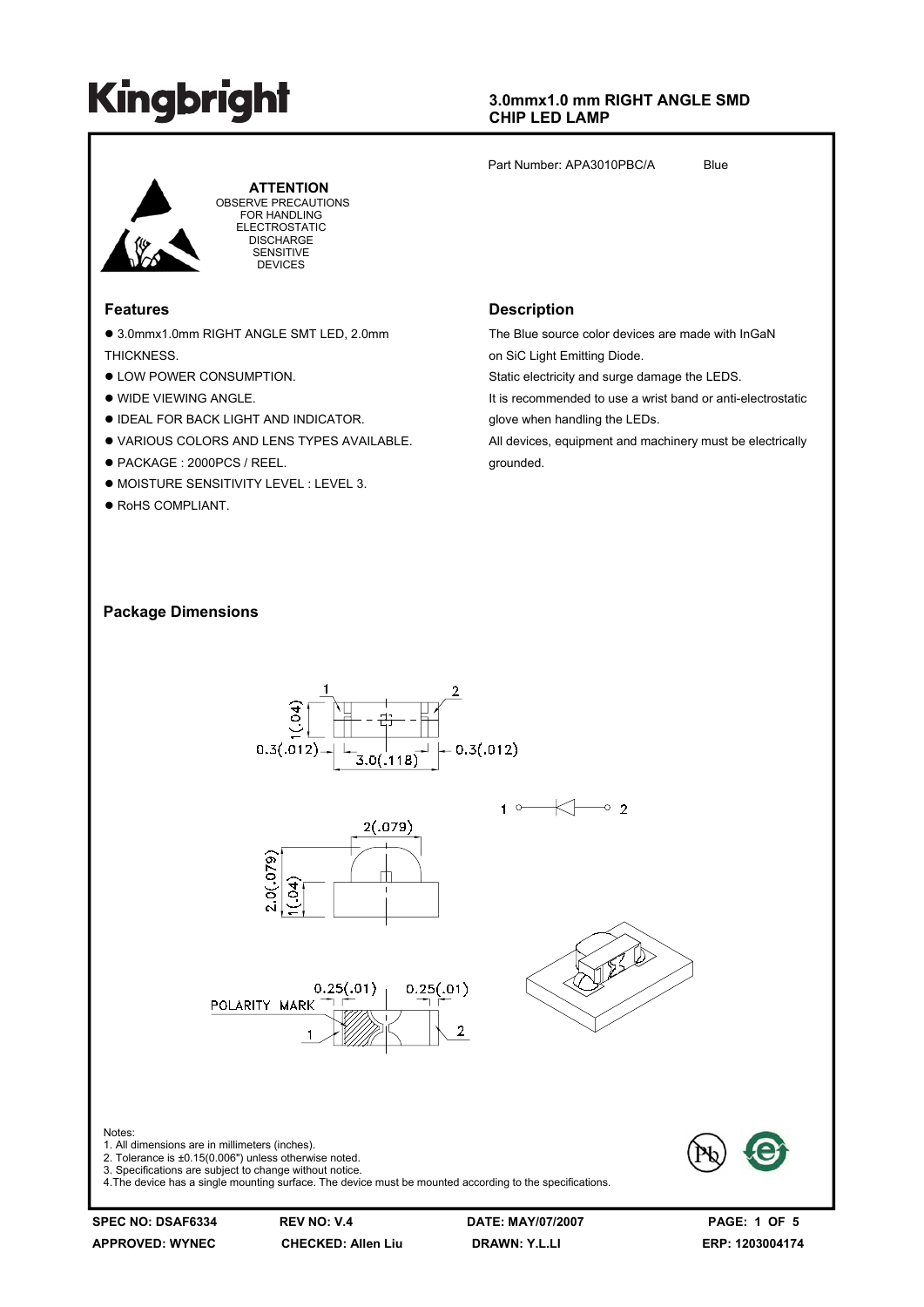#### **Selection Guide**

| ociocion calac |              |                                     |      |      |                      |  |  |  |  |
|----------------|--------------|-------------------------------------|------|------|----------------------|--|--|--|--|
| Part No.       | <b>Dice</b>  | Iv (mcd) [2]<br>@ 20mA<br>Lens Type |      |      | Viewing<br>Angle [1] |  |  |  |  |
|                |              |                                     | Min. | Typ. | 201/2                |  |  |  |  |
| APA3010PBC/A   | Blue (InGaN) | <b>WATER CLEAR</b>                  | 18   | 60   | $120^\circ$          |  |  |  |  |

Notes:

1. θ1/2 is the angle from optical centerline where the luminous intensity is 1/2 the optical centerline value.

2. Luminous intensity/ luminous Flux: +/-15%.

#### **Electrical / Optical Characteristics at TA=25°C**

| Symbol              | <b>Parameter</b>         | <b>Device</b> | Typ. | Max. | <b>Units</b> | <b>Test Conditions</b> |
|---------------------|--------------------------|---------------|------|------|--------------|------------------------|
| λpeak               | Peak Wavelength          | Blue          | 468  |      | nm           | $IF=20mA$              |
| <b>AD [1]</b>       | Dominant Wavelength      | Blue          | 470  |      | nm           | $IF=20mA$              |
| $\Delta\lambda$ 1/2 | Spectral Line Half-width | Blue          | 21   |      | nm           | $IF=20mA$              |
| C                   | Capacitance              | <b>Blue</b>   | 100  |      | pF           | $V_F = 0V$ ; f = 1MHz  |
| VF [2]              | <b>Forward Voltage</b>   | Blue          | 3.2  | 4    | V            | $IF=20mA$              |
| <b>IR</b>           | <b>Reverse Current</b>   | <b>Blue</b>   |      | 10   | uA           | $V_R = 5V$             |

Notes:

1.Wavelength: +/-1nm.

2. Forward Voltage: +/-0.1V.

#### **Absolute Maximum Ratings at TA=25°C**

| <b>Parameter</b>             | <b>Blue</b>                          | <b>Units</b> |  |
|------------------------------|--------------------------------------|--------------|--|
| Power dissipation            | 120                                  | mW           |  |
| DC Forward Current           | 30                                   | mA           |  |
| Peak Forward Current [1]     | 100                                  | mA           |  |
| Reverse Voltage              | 5                                    |              |  |
| <b>Operating Temperature</b> | -40 $^{\circ}$ C To +85 $^{\circ}$ C |              |  |
| Storage Temperature          | -40 $^{\circ}$ C To +85 $^{\circ}$ C |              |  |

Note:

1. 1/10 Duty Cycle, 0.1ms Pulse Width.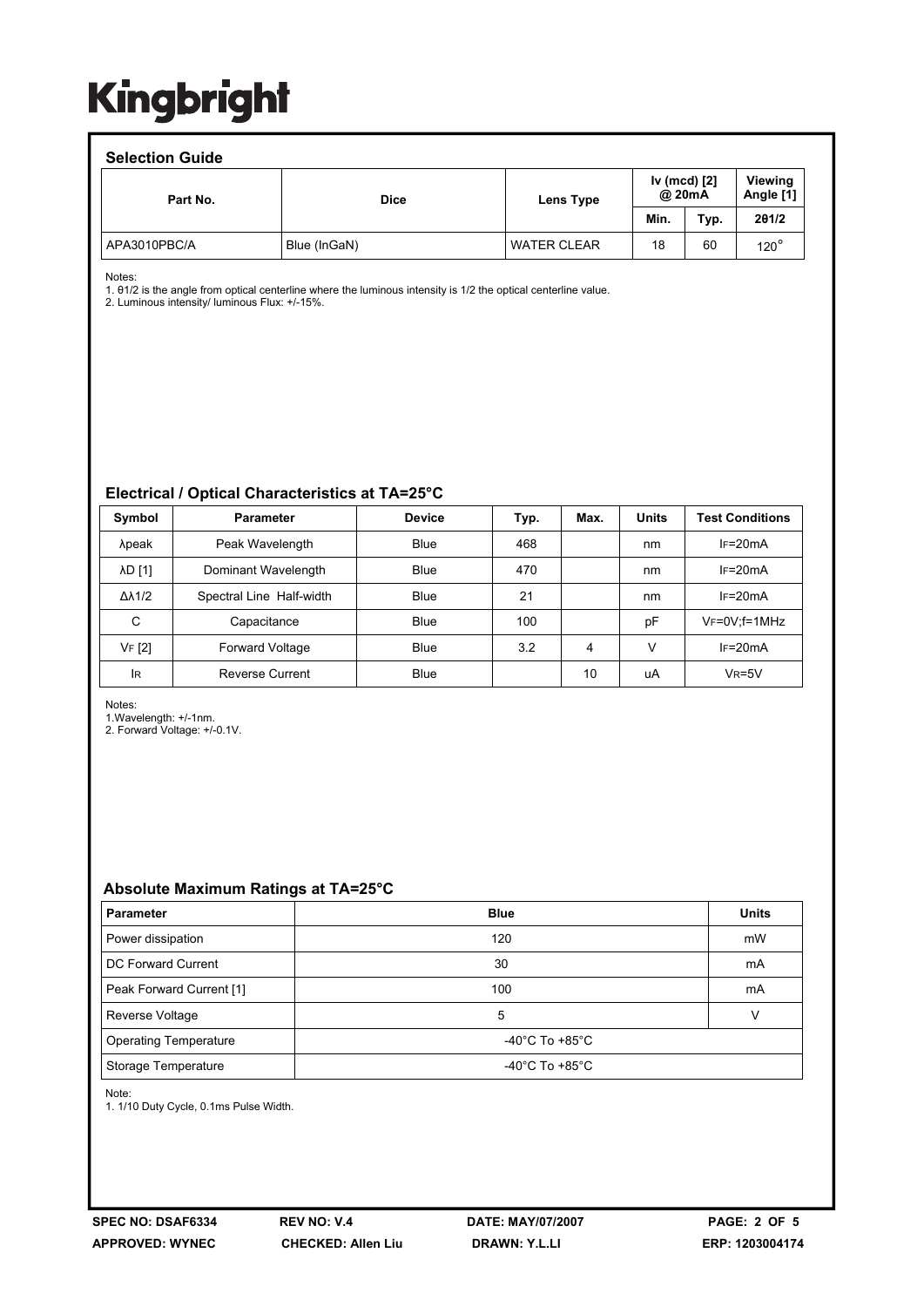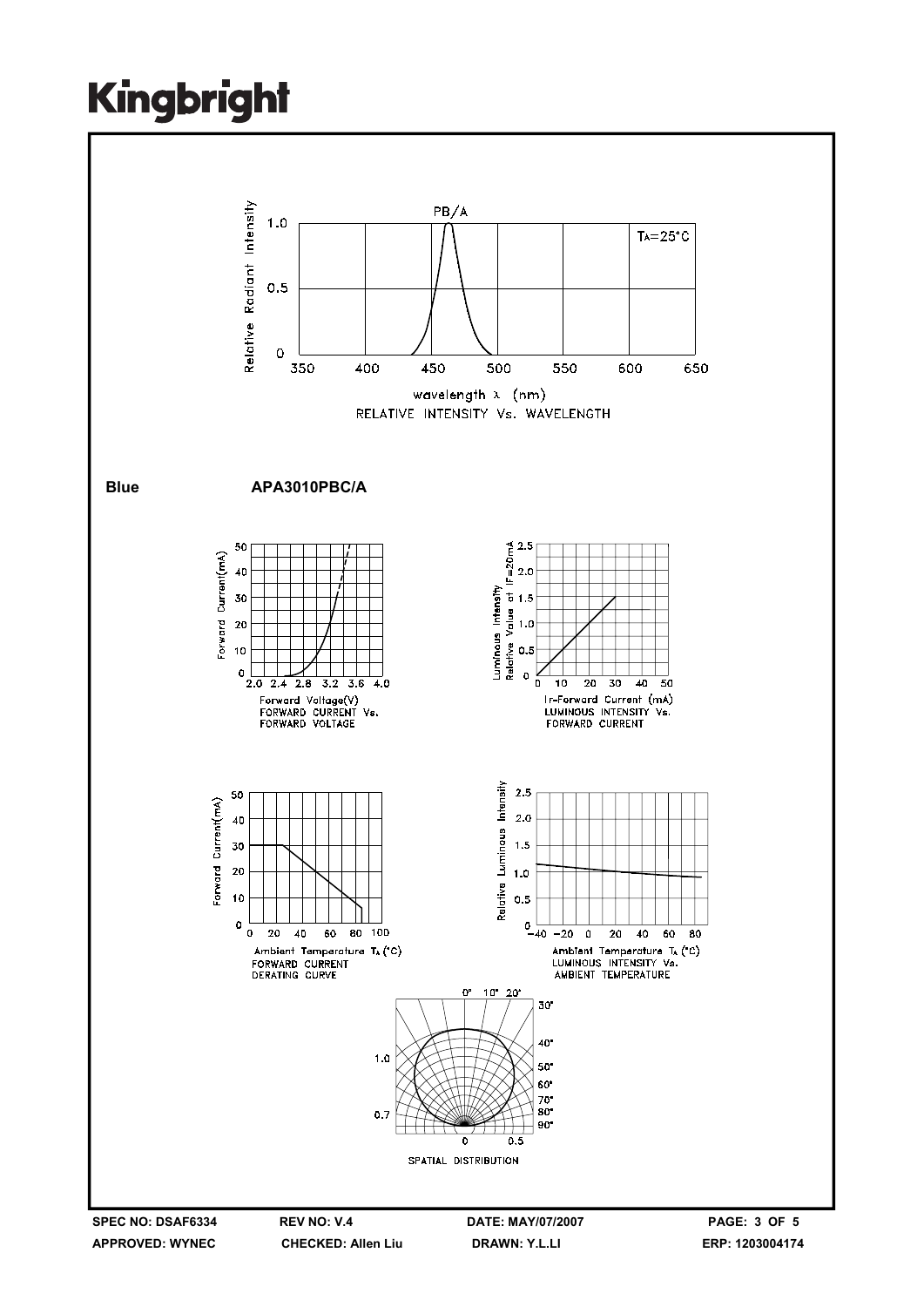